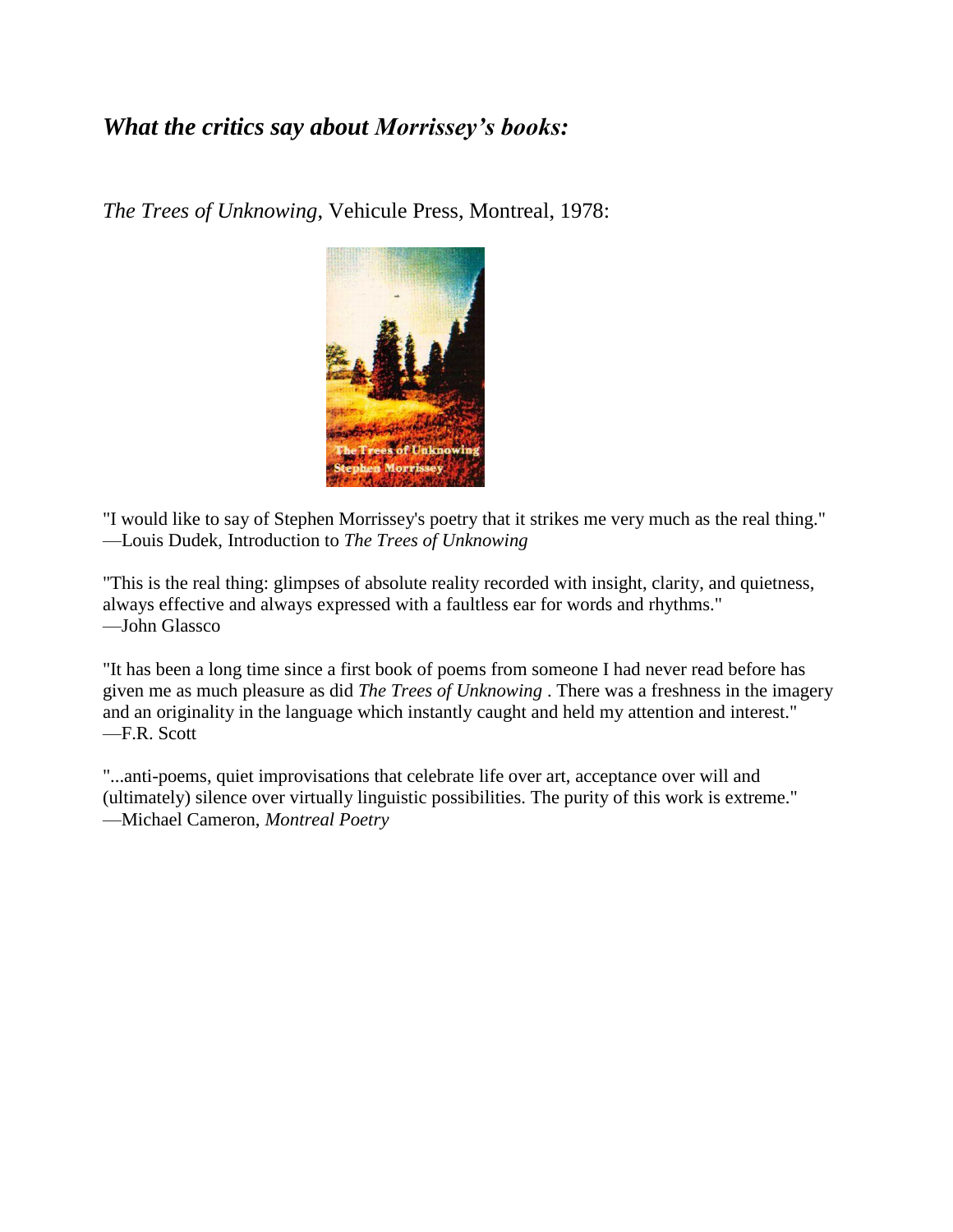*Divisions*, Coach House Press, Toronto, 1983:



"*Divisions* ... I found extremely powerful, at once visionary and movingly personal." —Northrop Frye

"Stephen Morrissey's 'Divisions' is one of the most moving confessional poems I know." —Louis Dudek, The Montreal *Gazette*

"*Divisions*, a remarkable piece that manages to contain childhood, adolescence, the '60s love, fear, what poetry is all about and more." —Quill & Quire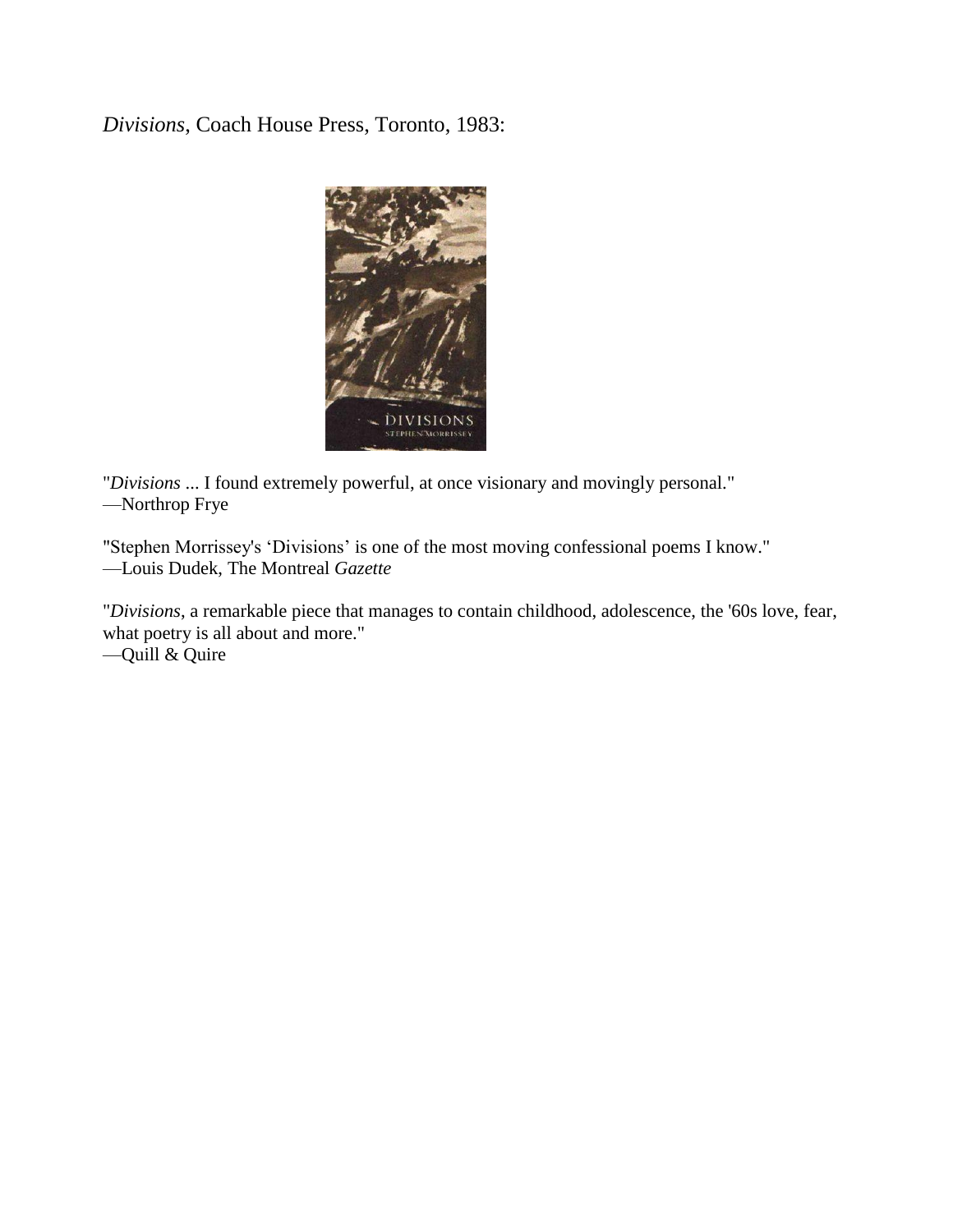## *Family Album*, Caitlin Press, Vancouver, 1989:



"Haunted and sombre, *Family Album* explores a dark realm of isolated consciousness in which, dreamlike, times and places shift and interpenetrate... It is a triumph of skill to have articulated such an elusive condition at all, much less to have done it so movingly."

—Northrop Frye

"The whole book is an achievement in the unadorned, sparing use of language... Whether or not he shares my affection for pre-Shakespearian English, this is very nearly what he writes." —George Johnston, *The Antigonish Review*

"The snapshots in *Family Album* are as haunting as X-rays, the images naked and piercing, pared to the bone."

—Barry Dempster, *Museletter*

"Morrissey is testifying to a vast loneliness of soul, and if we are honest with ourselves, we have to admit to the familiarity of that loneliness."

—Ken Norris, *Poetry Canada Review*

"Morrissey's deft eye, along with his spare and certain style, demands of his readers the emotional honesty and intensity he so obviously brought to writing these poems." —William Blackburn, *Canadian Book Review Annual*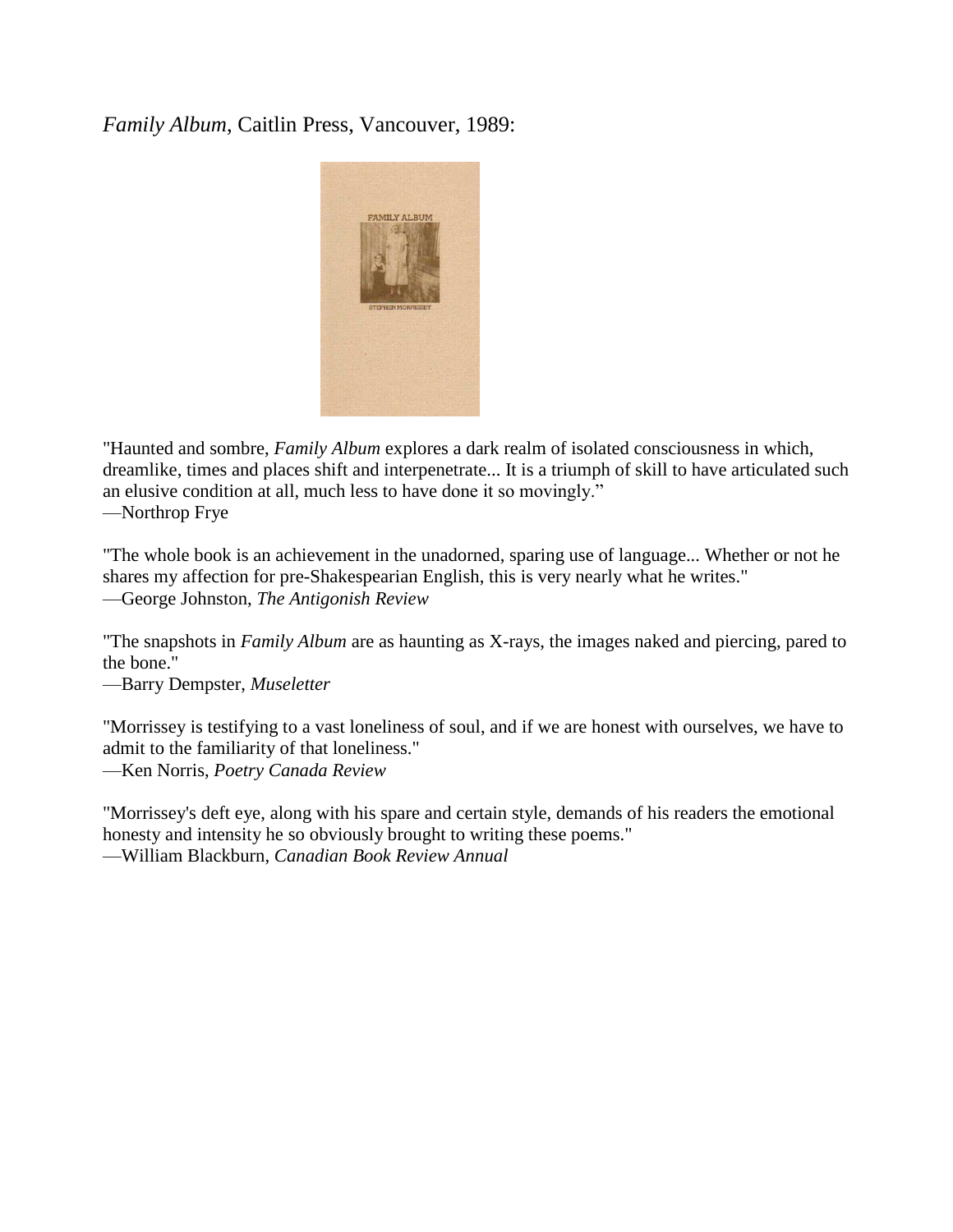## *The Compass*, Empyreal Press, Montreal, 1993:



"These confessional, discursive poems are richly emotive, accumulating energy... Morrissey's poems build to their conclusions, which then open to larger associations. The talent demonstrated is like that of Yeats; Morrissey's lines of stainless steel gleam with a dangerous, piercing beauty." —George Elliott Clarke, *Books in Canada*

"...if release and relief are part of laughter's background, this long compass narrative, which points the way magnetically to the success of human love, ends happily..." —Anthony Raspa, *Canadian Literature*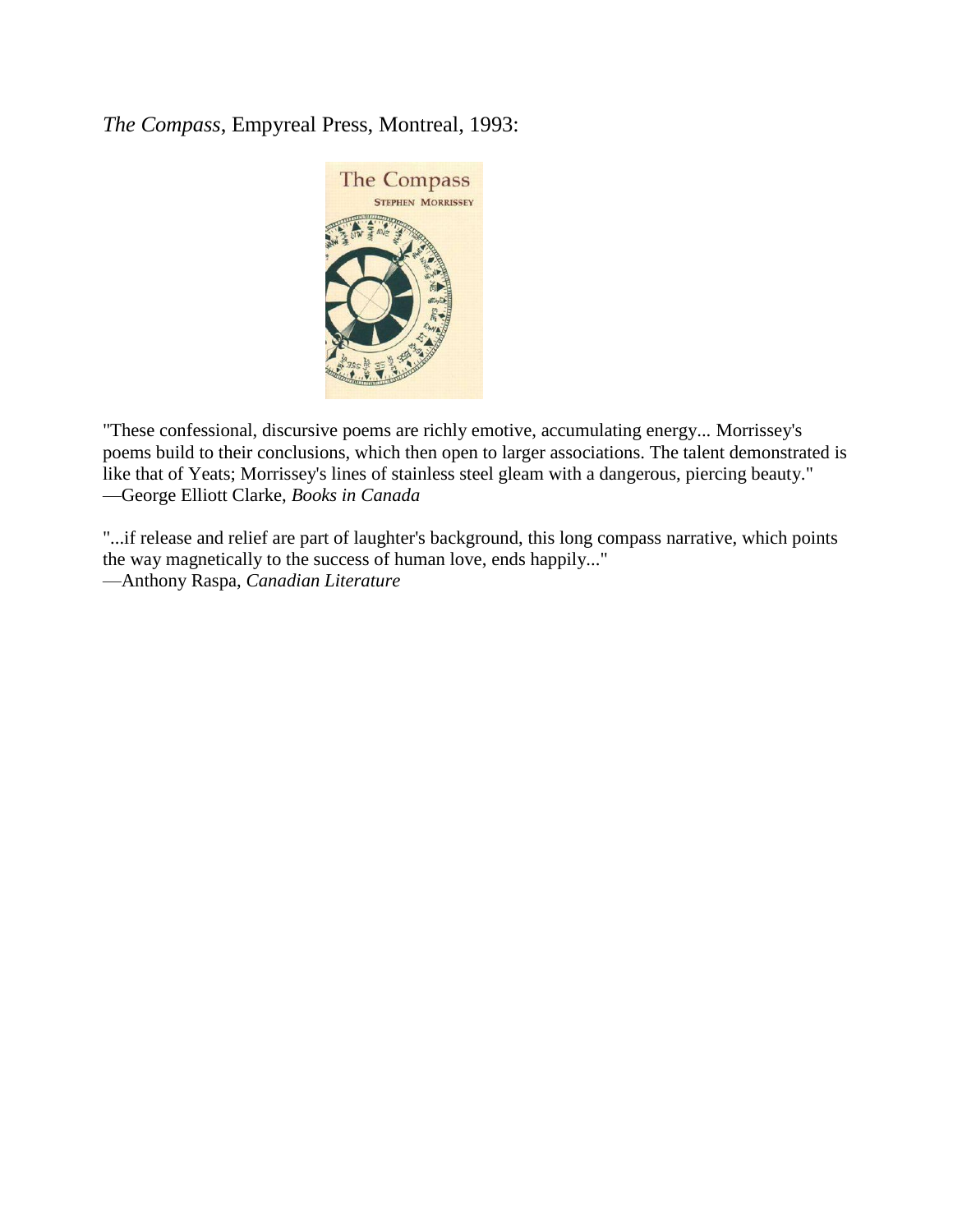*The Yoni Rocks*, Empyreal Press, Montreal, 1995:



"One the page, Morrissey's poems look like those of Bronwen Wallace, and their personal, intimate tone is similar."

—W.J. Keith, *The Canadian Book Review Annual* 

"Stephen Morrissey has made a courageous attempt to explore the heaven and hell of a modern man's life."

—Colin Morton, *Poetry Canada Review*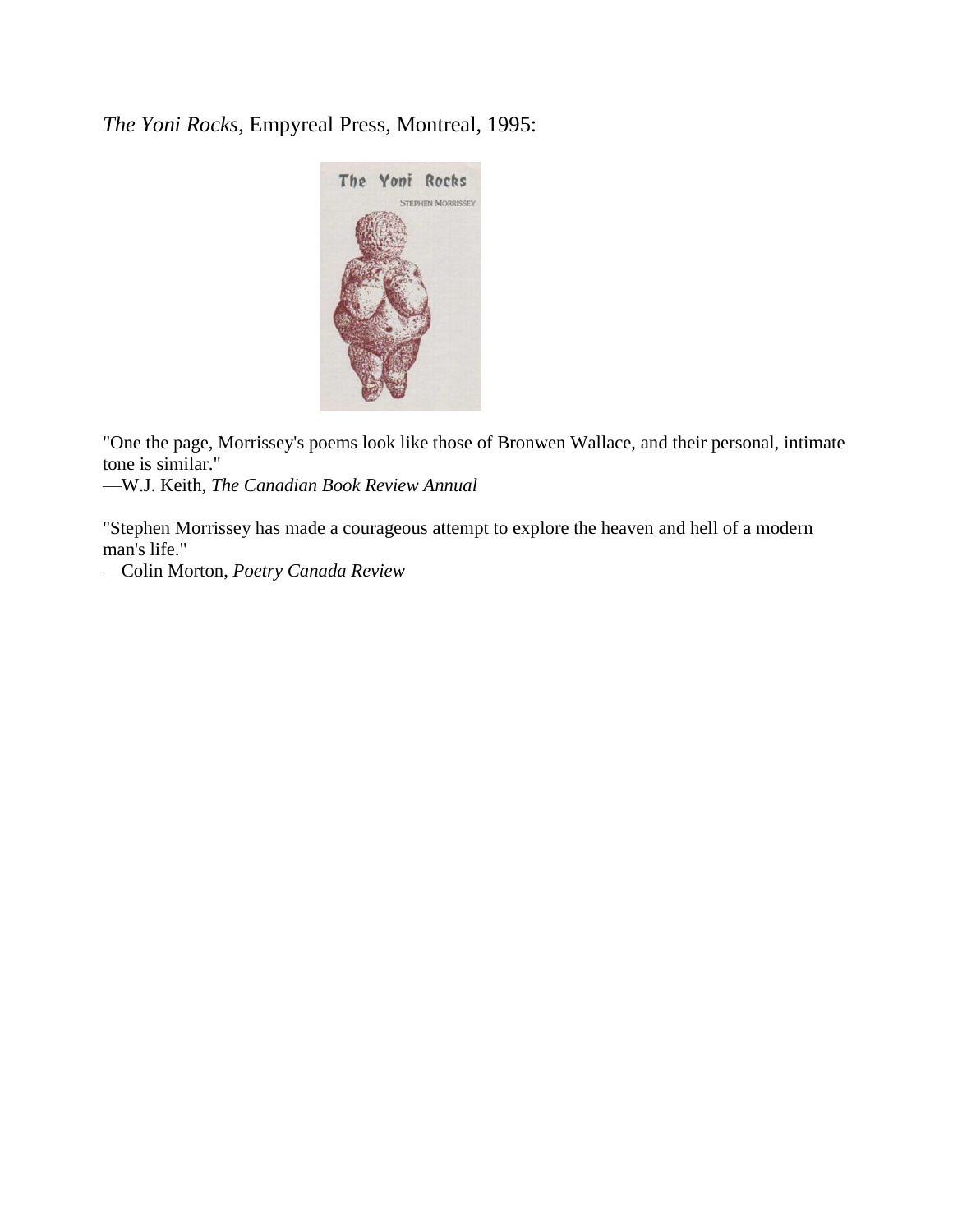## *The Mystic Beast*, Empyreal Press, Montreal, 1997:



"The reason I am so taken with Morrissey is that he gives me much to think about. He has put himself in the position of a man without faith, with the resulting emptiness and bareness of reality constantly before him..."

—Louis Dudek

"Form is content's ideal servant here: efficient and discrete. Both effectively animate an emotional odyssey that is guided by a profound understanding of the past's effect on the present." —Ronald Charles Epstein, *Canadian Book Review Annual*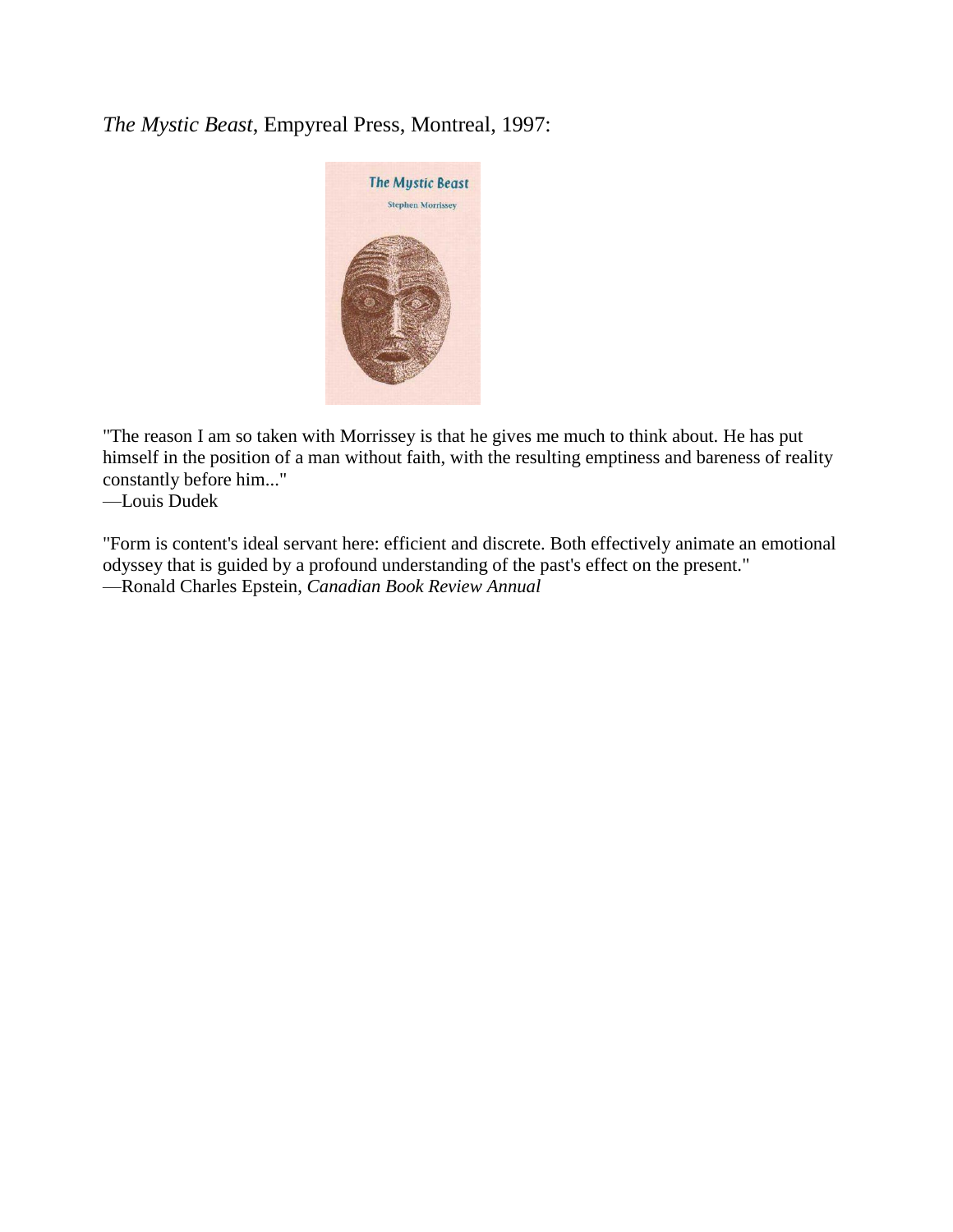*Mapping the Soul, Selected Poems 1978-1998*, The Muses' Company, Winnipeg, 1998:



"At a time when many of his contemporaries are immersing themselves in global events and diluting their art with politics, Morrissey's inward-looking voice is immediately engaging and intensely personal. *Mapping the Soul* is a significant volume by a major Canadian poet. It is also a book that any reader of contemporary poetry will find rewarding and satisfying." —Ian Colford, *The Dalhousie Review*

"Morrissey tells us things we want to know about life, his life and ours. He does not get in the way of the reader thoroughly enjoying his poetry."

—Ralph Maud, Emeritus Professor, Simon Fraser University

"Stephen Morrissey is a poet who writes of community and continuity. He explores the spiritual dimension of familial relationships. Morrissey's evocative language draws the reader into a vivid personal world which is both private and universal."

—Marya Fiamengo, Emeritus Professor, University of British Columbia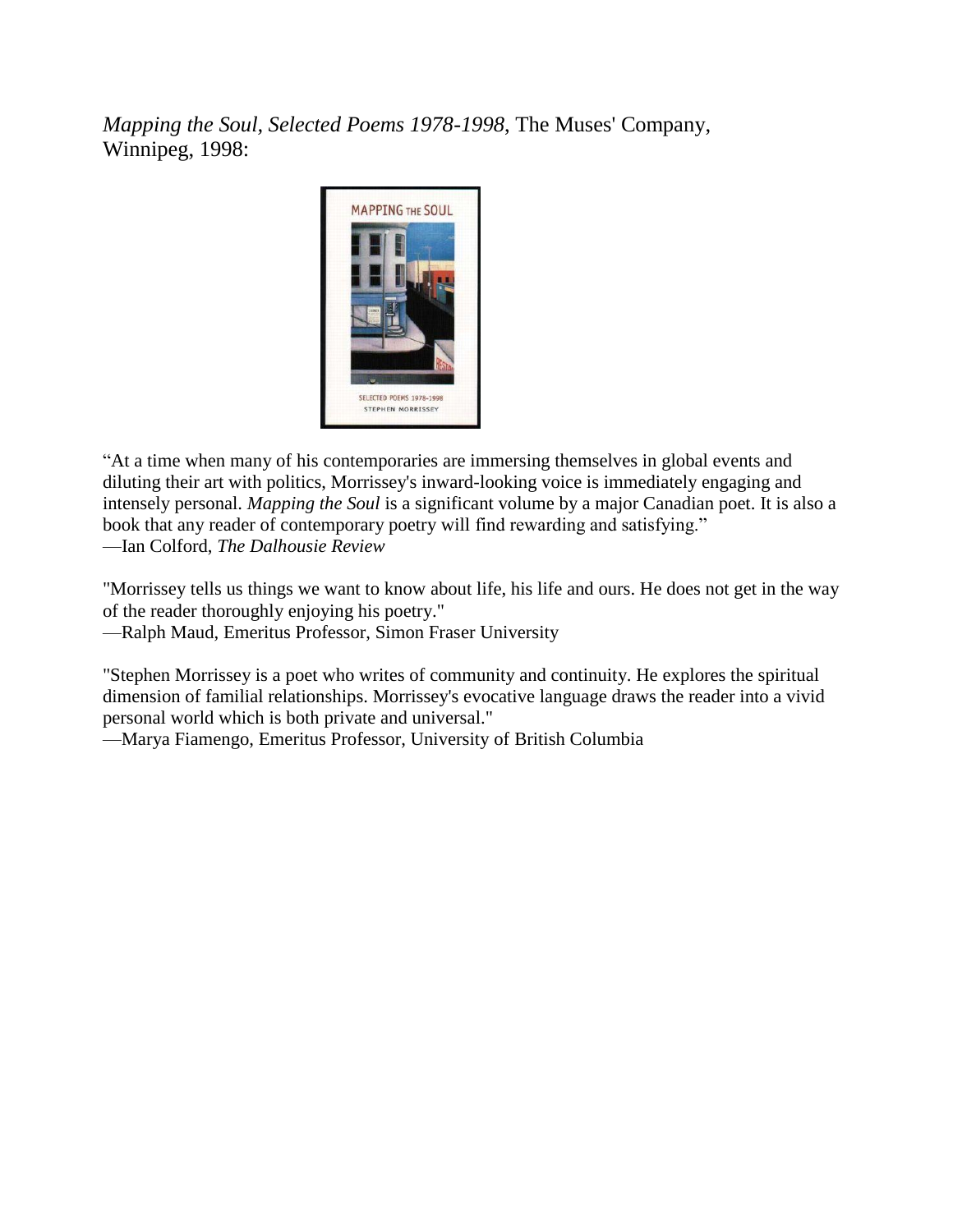### *Girouard Avenue*, Coracle Press, Montreal, Montreal, 2009:



"Stephen Morrissey's *Girouard Avenue* is a very compelling book of poems—a deeply personal family history that is so inextricably interwoven with the history of our country, but a history that never loses sight of the personal, how history shapes the individual, how it shapes us all." *—Glen Sorestad*, Saskatoon, Saskatchewan

"In *Girouard Avenue*, Stephen Morrissey has mapped out in time and place his own neighbourhood, as well as that of Montreal." *—Laurence Hutchman,* Ph.D*.* University of Moncton, Edmundston, New Brunswick

*"Girouard Avenue* is a substantial book, sustained and varied, an eloquent mingling of documentary, personal history and lyrical reflection. Montreal, any city, comes alive in particulars, in stories of who lived and live there, and Stephen Morrissey's *Girouard Avenue* brings Montreal, or any other city, to life in this way."

*—Jean Mallinson*, Ph.D.

"*Girouard Avenue* is a Chironic collection—dealing with grief & sorrow, sharing it, moving it to a wider, transpersonal perspective. Stephen Morrissey has given us, and his ancestors, a gift of healing."

—*Claudia Lapp*, Eugene, Oregon

"*Girouard Avenue* is an important book that will resonate with those who have more than a passing connection to this city and to their troubled ghosts."

—John McAuley, Concordia University in Montreal

"In Morrissey's role as an "archivist of memory and archeologist of the soul," he has uncovered much of the other-worldly in the ordinary, the universal in the personal, and the timelessness in time"

—*David Diefendorf* , Burlington, Vermont